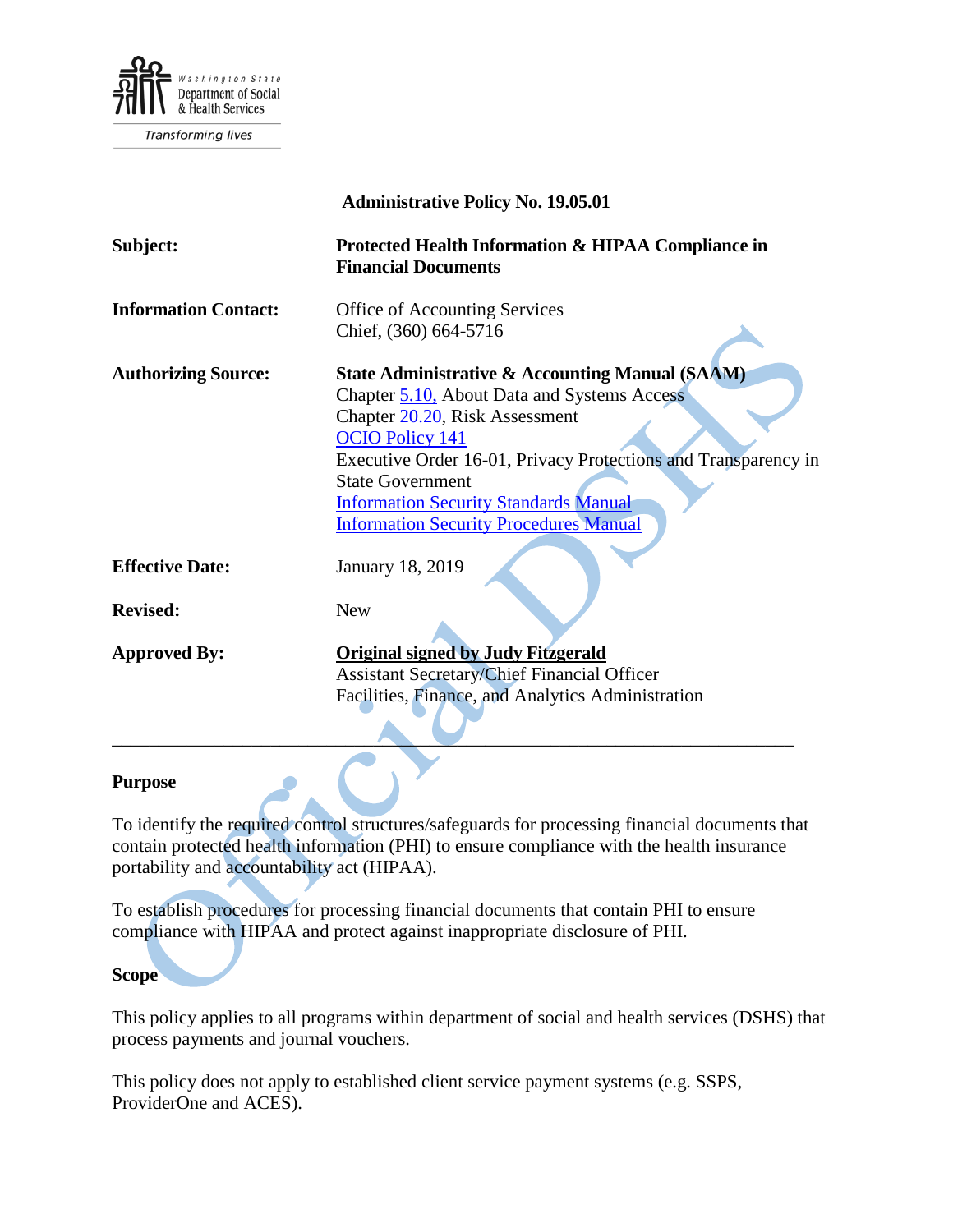Administrative Policy No. 19.05.01 January 18, 2019 Page 2

### **Additional Guidance**

[DSHS Forms Picker](http://forms.dshs.wa.lcl/) DSHS 03-420, OAS Enterprise Financial Systems Security Request DSHS Administrative Policies [5.01,](http://one.dshs.wa.lcl/Policies/Administrative/DSHS-AP-05-01.pdf) Privacy Policy [5.04,](http://one.dshs.wa.lcl/Policies/Administrative/DSHS-AP-05-04.pdf) Records Retention [5.08,](http://one.dshs.wa.lcl/Policies/Administrative/DSHS-AP-05-08.pdf) Physical Security Standards for Confidential Information and Financial Instruments [19.20.01,](http://one.dshs.wa.lcl/Policies/Administrative/DSHS-AP-19-20-01.pdf) AFRS Security and Related Controls [15.10,](http://one.dshs.wa.lcl/Policies/Administrative/DSHS-AP-15-10.pdf) Information and Technology Security [DSHS Privacy SharePoint Site](http://one.dshs.wa.lcl/FS/Records/Privacy/Pages/default.aspx) [DSHS HIPAA Training](http://hrd.dshs.wa.gov/Position_Management/Recruitment_and_Training_Support_Services/Employee_Agency_Training/Required_Agency_Training.htm)

# **Definitions**

**Agency financial reporting system (AFRS)** is the state of Washington's official accounting system.

**A-19 invoice voucher** is a form used by agencies to substantiate and authorize payment when a purchase order or field order (A17-A) is not involved and where vendor invoices are not used. This form is used to produce warrants using the agency financial reporting System (AFRS).

**Client** is a person who received services offered by the department based on their individual or family need.

**Department** refers to the department of social and health services (DSHS).

**Disclosure** is the release, transfer, or the providing of access to information outside of DSHS. (See Administrative Policy 5.01).

**Electronic fund transfer (EFT)** is any transfer of funds, other than a transaction originated by check, draft, or similar paper instrument that is initiated through an electronic terminal, telephone instrument, computer, or magnetic tape to authorize a financial institution to debit or credit an account.

**Headquarters fiscal program managers** are principle fiscal contacts as listed on the facilities, finance, and analytics administration [staff program assignment list,](http://one.dshs.wa.lcl/FS/Fiscal/Accounting/Documents/Staff%20Program%20Assignment%20List.xlsx) as posted on the office of accounting service's intranet under contact information.

**Health information:** Any information, whether oral or recorded, in any form or medium, that:

- 1. Is created or received by DSHS concerning a client or potential client;
- 2. Is related to the past, present, or future physical or mental health condition of the individual; the provision of health care to the individual; or the past, present, or future payment for the provision of health care to the individual; and
- 3. Identifies or can readily be associated with the identity of a client or potential client. "Health information" is considered the same as "health care information" in the health care information action (HCIA) [\(RCW 70.02.010\)](http://app.leg.wa.gov/RCW/default.aspx?cite=70.02.010). (DSHS Administrative Policy 5.01).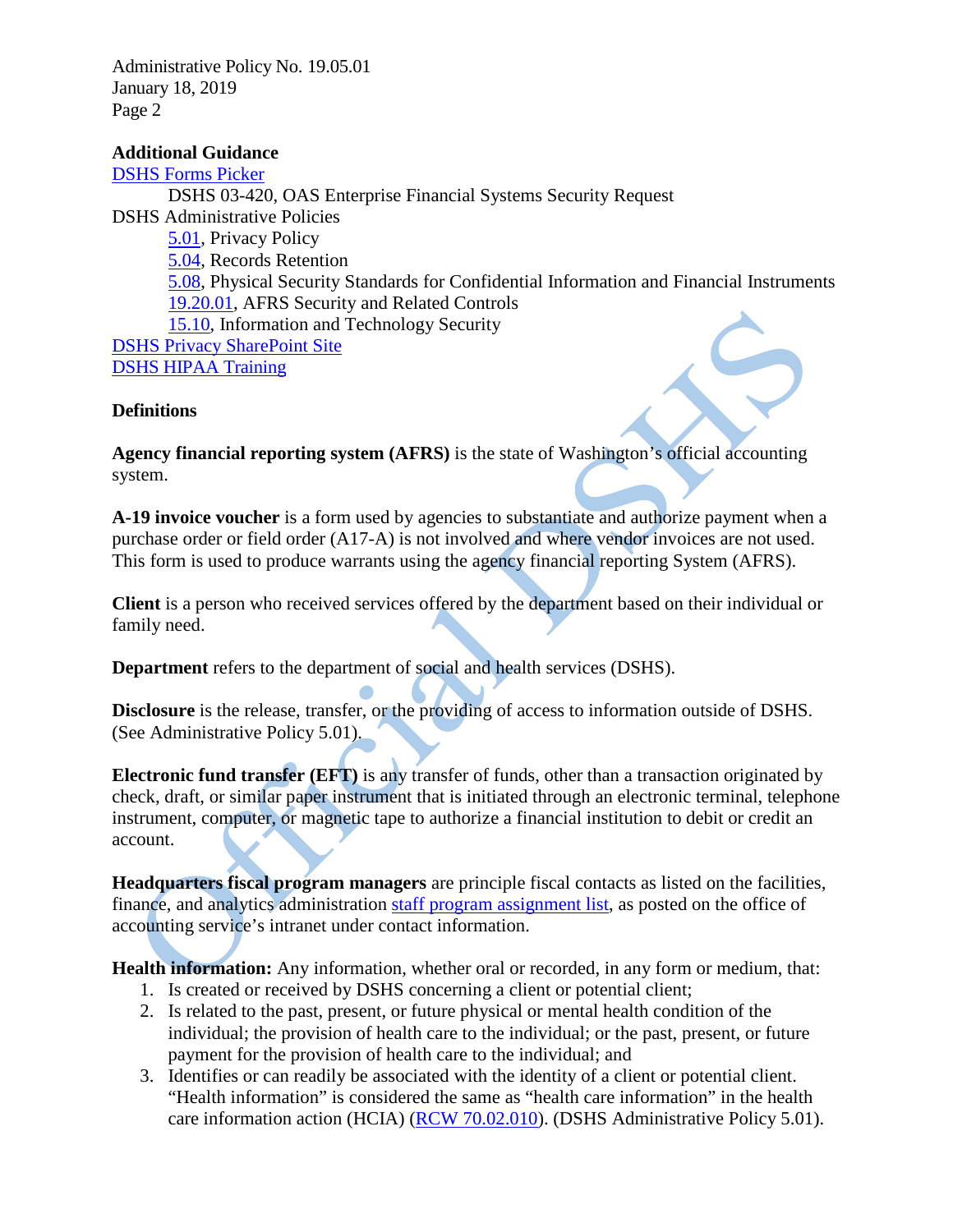Administrative Policy No. 19.05.01 January 18, 2019 Page 3

**HIPAA** is the health insurance portability and accountability act of 1996, 42 USC 1320d et seq. To implement HIPAA, the U.S. department of health and human services office for civil rights has adopted the HIPAA privacy rule, security rule and breach notification rules. (Administrative Policy 5.01)

**Individually identifiable** means that a record contains information, which reveals or can likely be associated with the identity of the person or persons to whom the record pertains, such as, names, addresses, client ID numbers, and unique characteristics. May also be known as individually identifiable health information or "IIHI." (DSHS Administrative Policy 5.01)

**Program** means the affected DSHS programs, including the division, office, or staff designated by the assistant secretary or division director as being responsible for compliance with this policy.

**Protected health information (PHI)** is individually identifiable health information about a client that is transmitted or maintained by a DSHS health care component in any form or medium. PHI includes demographic information that identifies the individual or about which there is reasonable basis to believe can be used to identify the individual. IIHI in DSHS records about an employee or others who are not clients is not PHI. See Administrative Policy 5.03 for provisions relating only to PHI of client. (DSHS Administrative Policy 5.01)

**Vendor** is any person, business, non-profit, or government entity who provides goods or services to DSHS or its clients. A vendor may or may not have a contractual agreement.

**Regular warrant** is a warrant produced through AFRS that is prepared by the program and is not automatically mailed out by central mail services. The warrant is returned to the issuing office and the issuing offices mails the warrant with additional supporting documentation.

#### **Policy**

# **A. Financial records must comply with HIPAA & PHI regulations.**

The department must safeguard client PHI that is collected, used, and stored as required by HIPAA. PHI includes, but is not limited to the following identifiers:

- 1. Client names
- 2. SSN (last four digits)
- 3. Birthdates
- 4. Client ID
- 5. Email address
- 6. Client medical records
- 7. Mental health evaluations
- 8. Bank account number
- 9. Client status
- 10. Bills from health care providers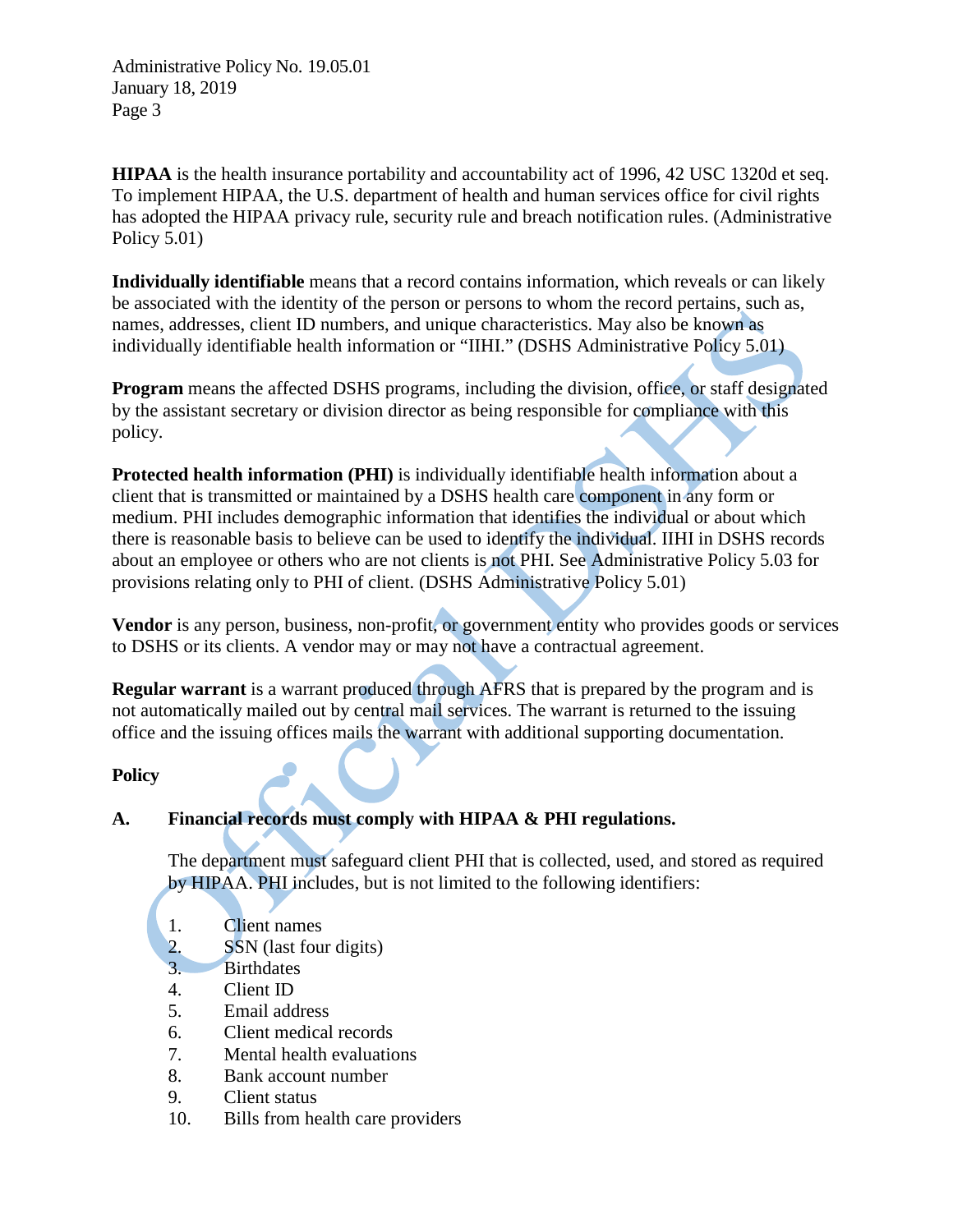- 11. Information about health care services provided to a client
- 12. Information about the fact that the client has received treatment
- 13. Demographic information linked to health information about a client
- 14. Individually identifiable health information (IIHI).

IIHI must be removed from shared client data.

For more information on HIPAA, PHI and the complete list of individually identifiable health information identifiers, visit the [DSHS privacy SharePoint](http://one.dshs.wa.lcl/FS/Records/Privacy/Pages/default.aspx) site.

# **B. All financial documents that contain PHI must be maintained or stored in a secure location.**

All financial batches that contain PHI must be processed with the unique batch type. The office of accounting services (OAS) will assign each program a unique batch type to use for processing financial documents that contain PHI. Use of the unique batch type ensures that backup documentation attached to payments and journal vouchers is only viewable in the management operations document imaging system (MODIS) to those that have access to the secure DSHS PHI accounting folder.

Headquarters FPMs must follow the procedures outlined in DSHS Administrative Policy [19.20.01](http://one.dshs.wa.lcl/Policies/Administrative/DSHS-AP-19-20-01.pdf) - AFRS security & related controls, to obtain or terminate staff access to their program's unique batch type for financial documents that contain PHI.

Headquarters FPMs must contact the technology services division (TSD) [help desk](mailto:help4me@dshs.wa.gov) to request or terminate staff access to the secure DSHS PHI accounting folder in MODIS.

For programs that use MODIS to retain financial documents, imaging the documents into the secure DSHS PHI accounting folder in MODIS is a technical safeguard to help ensure that only authorized staff will have access to financial documents that contain PHI. Access to this folder should be limited to individuals identified by the headquarters FPMs due to the confidential information.

The department will perform a biennial review (once every biennium) of staff access to the secure DSHS PHI accounting folder in MODIS. The headquarters FPMs will conduct this biennial review in conjunction with the biennial review of AFRS access. They will review the list of individuals who have access to the secure folder in MODIS. If any individual no longer needs access, the headquarters FPMs will contact the TSD [help desk](mailto:help4me@dshs.wa.gov) to remove that person's access.

For more information on conducting the biennial review of AFRS access, see DSHS Administrative Policy [19.20.01](mailto:http://one.dshs.wa.lcl/Policies/Administrative/DSHS-AP-19-20-01.pdf) - AFRS security & related controls.

Programs that retain paper copies of financial documents, and that do not image payment batches into MODIS, must ensure the batches including the remittance advice and supporting documentation are stored in a secure location with limited access. For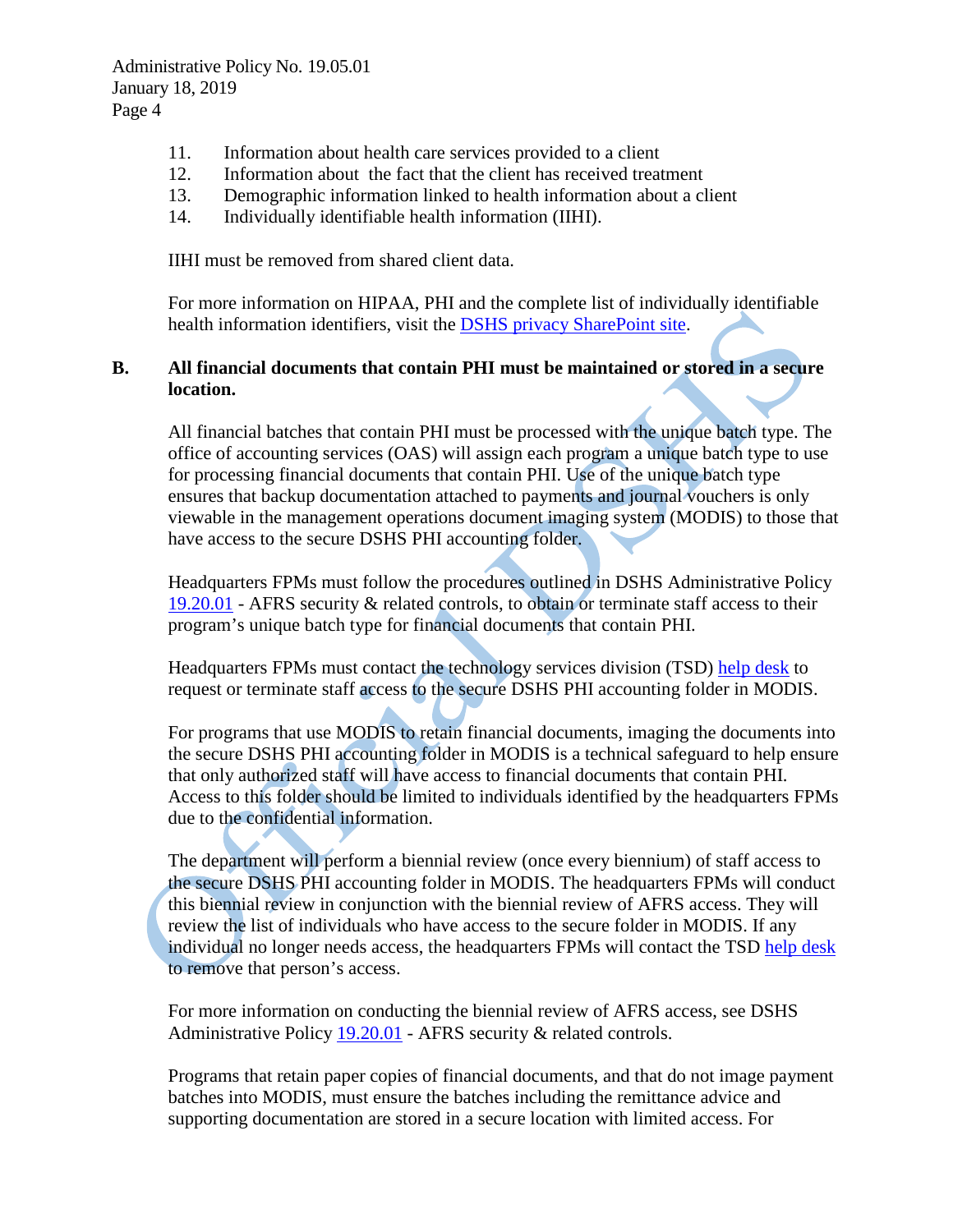Administrative Policy No. 19.05.01 January 18, 2019 Page 5

> additional guidance, see DSHS Administrative Policy [5.08](http://one.dshs.wa.lcl/Policies/Administrative/DSHS-AP-05-08.pdf) - DSHS minimum physical security standards for confidential information and financial instruments.

# **C. Information that is entered in AFRS cannot contain PHI**

Programs must:

- 1. Ensure that no PHI information is entered into AFRS. This includes ensuring no PHI information shows on the remittance advice or enterprise reporting. If information is entered in the following AFRS fields that information will be reflected on the remittance advice and enterprise reporting:
	- a. Invoice number
	- b. Account number
	- c. Vendor message
	- d. Agreement number
	- e. Provider number
- 2. If the vendor requires the client's name or other PHI to apply the payment, the payment must not be made by EFT or inserted warrant. The payment must be made using a regular warrant and the PHI information attached to the warrant prior to the payment being mailed.

#### **Procedures**

- **A. To ensure that no PHI Information is entered into AFRS,** program **s**taff must ensure the following:
	- 1. When making a payment with inserted warrant or EFT, ensure no PHI is included in the fields noted in policy point C.1.
	- 2. When making payment using a regular warrant and PHI information must be sent to the payee, the warrant must be returned to the issuing office. The issuing office must:
		- a. Attach a copy of the invoice and the remittance advice with the payment. b. Mail the warrant with the remittance advice and supporting documentation.
			- If the program images payment batches, send to MODIS for imaging, including the supporting documents.
			- If the program does not image payment batches, the invoice and the supporting documentation must be stored in a secure location with limited access.
		- e. Journal vouchers that do not contain PHI information must be placed into MODIS but not into the secure folder. Only journal vouchers with PHI information must be placed into the secure DSHS PHI accounting folder in MODIS.
- **B. Conducting biennial review of staff access to a secure folder in MODIS**